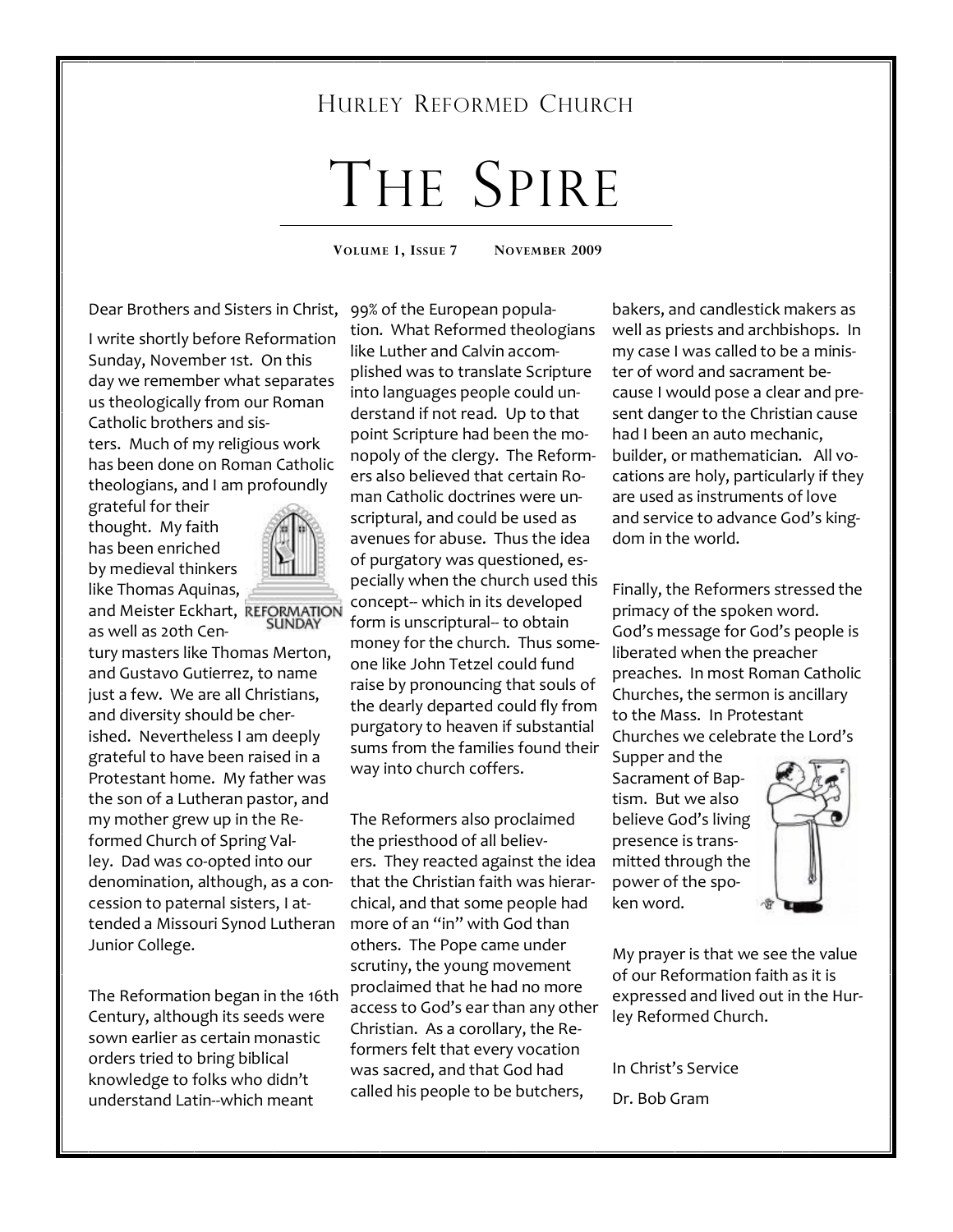#### VOLUME 1, ISSUE 7 PAGE 2

## *Operation Christmas Child*

We will once again be participating in Operation Christmas Child this year. This is a worthy cause - just to see the look on the children's faces makes you smile.

All you have to do is fill a shoebox with hygiene items, school supplies, small toys, etc. There is a pamphlet with guidelines. If you did not receive one, please let me know.

If there are any questions, call Anne Glass at 338-7437 or call the church office.

Please drop off the filled boxes at the church the week of November 16 - 23.

Thank you all very much. I hope you will all be able to participate.



## Youth Group



We are currently selling 2010 wall calendars for \$7 each & blank note cards for \$5 each. We are almost sold out of calen-

dars so if you haven't picked one up yet please do so soon. Both of these items have been in high demand over the years.

 The Penny Social was held on 10/2. Thank you to everyone that donated. We are blessed to say that we received a lot of great items. We used every long table & every card table in the church!! Thank you so much for making this a success. We raised \$1,236. We are truly blessed.

 Our food collection this month is Thanksgiving items. We put together 4 baskets for needy families. We need everything that you

find on your Thanksgiving table. The last collection date for is 11/15/09. Please put your items in the box marked food collection in Schadewald Hall.

Anne Glass

 Back by popular demand are the Youth Group Pumpkin & Cranberry breads. Pre-Orders start on 11/8/09 as we only bake a limited amount of breads. The breads will be ready for you to pick them up on 11/22/09 & for only \$5 each.

 Our babysitting night will be held on 12/4/09 from 6pm till 9pm. It is open to children of all ages. We have lots of activities planned and provide a snack. Mark your calendar, make dinner plans or start that holiday shopping, leave the kids with us & enjoy a quiet evening!! Fun time for all!!

 We will be going caroling on  $12/11/09$ . If you live within a 3 mile radius of the church & would like us to come to your house & sing a few carols please call Amy Sirni at

338-4960 or see the sign ups after church.

God Bless,

Sandy & Katie Emrich, Lisa Longto Youth Group Leaders

#### Youth Group Events

11/8/09—Pre-Order Thanksgiving Breads

Meeting

11/15/09—Pre-Order Thanksgiving Breads

11/22/09—Thanksgiving Breads *on sale*

12/4/09—Babysitting at church 6pm till 9pm.

12/11/09—Caroling in the area 5:30pm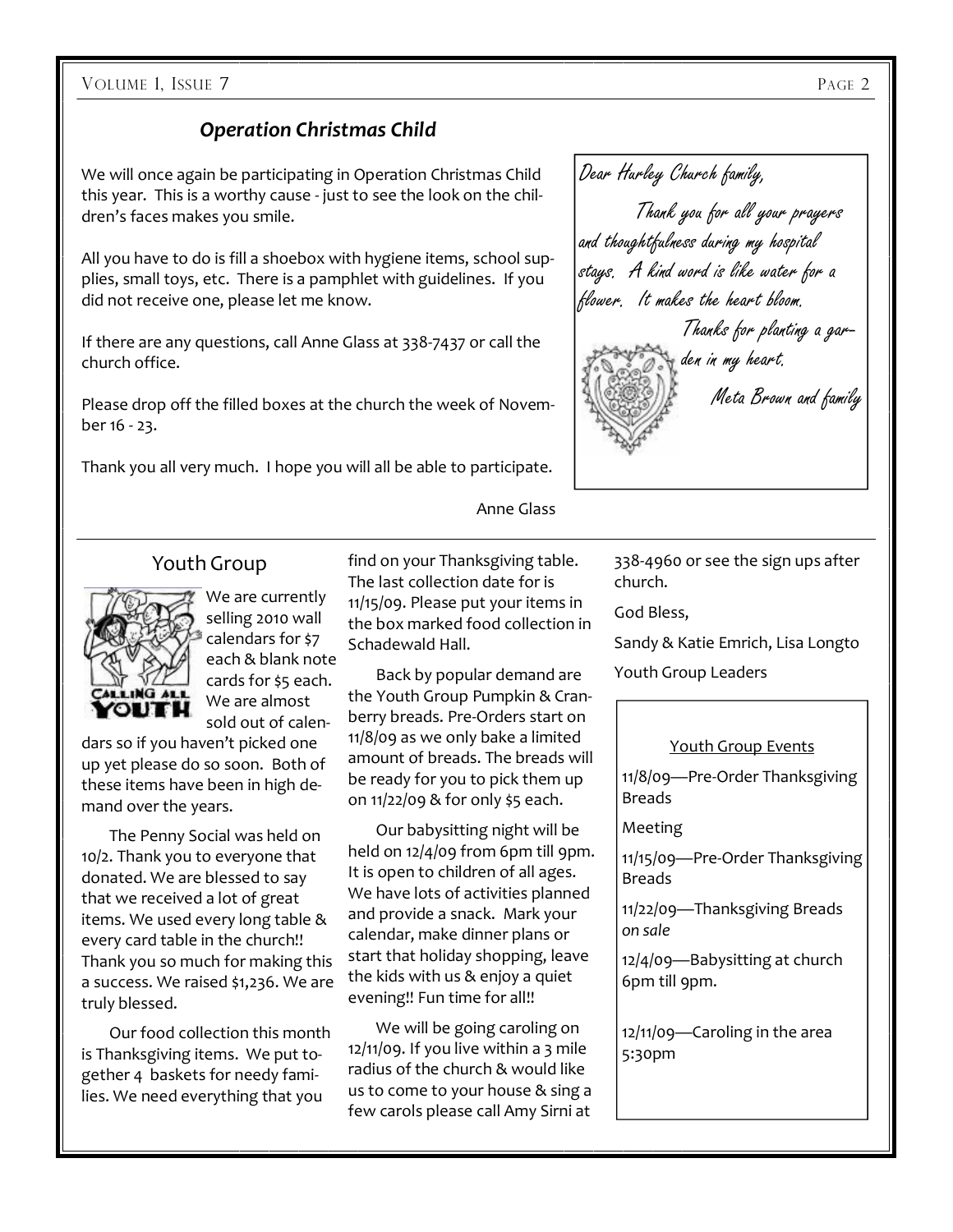

I come out to the garden every Sunday after worship to visit with my grandson Sam. It is so peaceful and quiet here. The sun is warm on my back, the mums are in full bloom and the tree that shades us in the summer is now dropping its leaves of red, yellow and orange on the patio and in the fountain. Soon the flowers will be bare and we will celebrate Thanksgiving, Christmas and the New Year. The snow will cover the ground but the garden will come to life again in the spring with bright colored tulips and leaves on the trees. It truly is a sacred place of beauty and contemplation. -- Betty Pirro

**A SACRED PLACE OF BEAUTY AND CONTEMPLATION. (LOCATED ON THE SOUTH LAWN OF THE CHURCH)** 



#### Coffee Hour

Following worship each Sunday we gather in Schadewald Hall for a time of fellowship. If you would like to provide refreshments for one of our coffee hours - donuts, cookies, cake, bagels, etc - contact Bonnie Dumas, 339-47458. Coffee donations are always welcome if you happen to see a good sale!

## *Let's do lunch!*

It is difficult for several of our formerly active members and friends to attend church and participate in related activities. We miss them! Therefore, we have formed a group, **Lunch Bag Ladies**, who visit and have lunch with these folks. We meet at the church on the *second Thursday* of each month. If you'd like to participate in this outreach program you just need to pro-

vide your own lunch and meet at the church around 11:00 where we will make some sandwiches for those we are visiting.



 If you are interested in joining the **Lunch Bag Ladies** see Joyce Pinckney or call her at 338-5253. Going in pairs is fun for us and for those we visit. We look forward to this monthly outing.



 *The Kingston Hospital Auxiliary Board thank you for giving us the opportunity of using your facilities for our Luncheon Card Party on October 6th. The* 

*room and parking were accessible and the kitchen ideal.* 

 *We look forward to using it again in the future. Sincerely, The Kingston Hospital Auxiliary Board*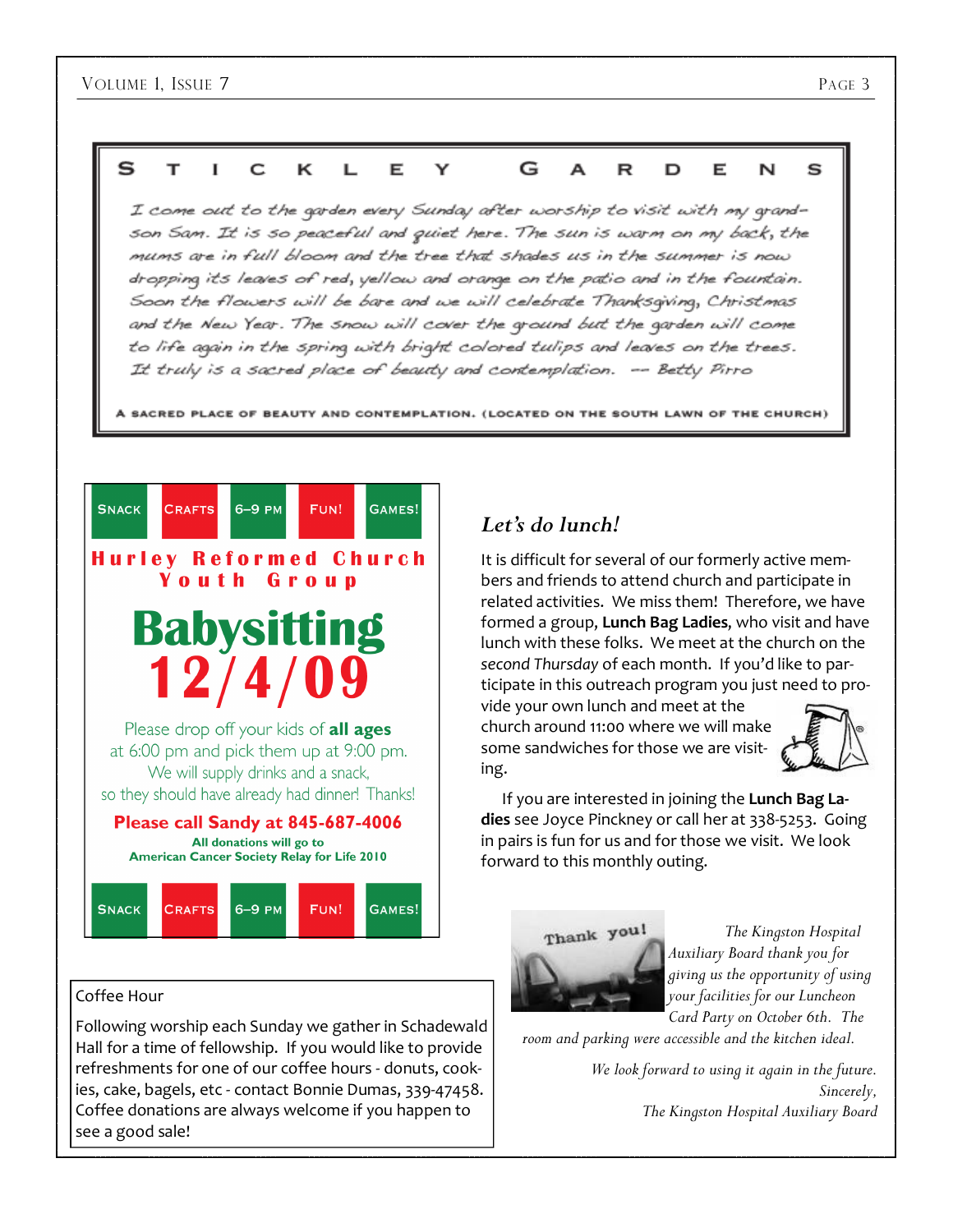## **Annual Congregational Meeting**

The annual congregational meeting will be held on Sunday, November 15<sup>th</sup>, immediately following the morning church service. Committees will be reporting on the past years events, the consistory will be reporting on activities of the church, such as building maintenance and future projects or projections; financial reports and budget projections; consistory changes will be announced and requires your vote for completion. The meeting is important to the operation and understanding of the operations of our church, so the consistory requests that you mark your calendar, attend the meeting, and participate with us……while we all enjoy a cup of coffee and a bagel.

|                            | It's That Time Again                                                                                                                                     |  |  |  |  |
|----------------------------|----------------------------------------------------------------------------------------------------------------------------------------------------------|--|--|--|--|
| <b>FREE</b>                | Once again it is time to place your order for poin-<br>settia plants to adorn our sanctuary for the Christ-<br>mas season.                               |  |  |  |  |
| <b>Bone Density</b>        | All profits will benefit the Boys and Girls Club of<br>Kingston. Plants are one size, one color, and one<br>price: red with four blossoms at \$11.00 ea. |  |  |  |  |
| Screening                  |                                                                                                                                                          |  |  |  |  |
| <b>And Breast Cancer</b>   |                                                                                                                                                          |  |  |  |  |
| Information                | Number of plants: ___________ @ \$11.00 ea: Total due: _________                                                                                         |  |  |  |  |
| Wednesday                  |                                                                                                                                                          |  |  |  |  |
| November 11, 2009          |                                                                                                                                                          |  |  |  |  |
| 1:30 - 3:30 pm             |                                                                                                                                                          |  |  |  |  |
| Hurley Reformed<br>Church  |                                                                                                                                                          |  |  |  |  |
| Schadewald Hall            | I will pick up my plant:                                                                                                                                 |  |  |  |  |
| Any questions:             | 12/24 7:00pm service ______ 12/24 9:30pm service ____                                                                                                    |  |  |  |  |
| Call Judy @334-<br>3099 or | We are requesting that you take your plant home or deliver it to some-<br>one special.                                                                   |  |  |  |  |
|                            | Make checks payable to:                                                                                                                                  |  |  |  |  |
| Mary @ 334-2712            | <b>HRC Women's Guild</b>                                                                                                                                 |  |  |  |  |
| Health Alliance of         | Give to Shirley Ruth after worship or mail to:                                                                                                           |  |  |  |  |
| the Hudson Valley          | 215 Grandview Terrace, Hurley NY 12443                                                                                                                   |  |  |  |  |
|                            | Payment must be received by December 6, 2009                                                                                                             |  |  |  |  |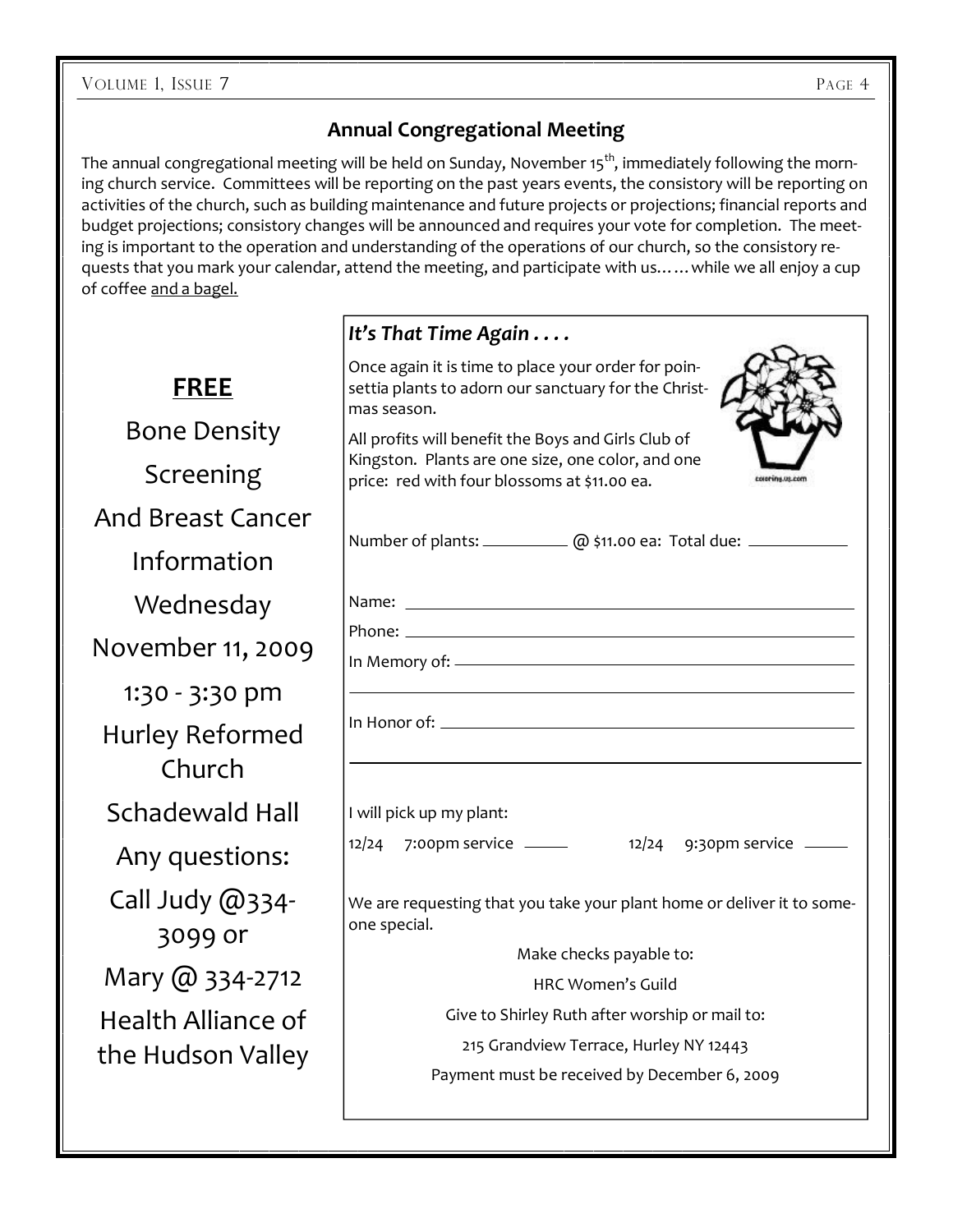VOLUME 1, ISSUE 7 PAGE 5

| <b>Recycling for Relay</b>                                                                                                                                                                                                                                                                                                                                                   |         | <b>COOKIE WALK</b>                               |                   | Now follow the line to the weigh-                    |        |
|------------------------------------------------------------------------------------------------------------------------------------------------------------------------------------------------------------------------------------------------------------------------------------------------------------------------------------------------------------------------------|---------|--------------------------------------------------|-------------------|------------------------------------------------------|--------|
| Returns!                                                                                                                                                                                                                                                                                                                                                                     |         | On December 13 don't be late                     |                   | in scale.                                            |        |
| We are collecting clean deposit<br>bottles and cans for our Relay for<br>Life Team. You will find a collec-<br>tion box in Schadewald Hall.<br>We thank the Emrich family for<br>initiating this fundraiser. They<br>faithfully returned bottles and<br>cans for several years with all pro-<br>ceeds going to our Relay for Life<br>Team.<br>Terry and William Gaffken have |         | Just bring lots of cookies on a<br>pretty plate. |                   | Where the cashier elves will com-<br>plete the sale. |        |
|                                                                                                                                                                                                                                                                                                                                                                              |         | Drop dozens off in the kitchen,<br>please        |                   | I'm sure you'll agree that at \$5.00<br>per pound    |        |
|                                                                                                                                                                                                                                                                                                                                                                              |         | And the elves will arrange them in<br>a breeze.  |                   | You've just found the best bargain<br>around!        |        |
|                                                                                                                                                                                                                                                                                                                                                                              |         | Come to Schadewald Hall around<br>"eleven"       |                   |                                                      |        |
|                                                                                                                                                                                                                                                                                                                                                                              |         | And enter the<br>world of cookie<br>heaven.      |                   |                                                      |        |
| offered to continue the project.                                                                                                                                                                                                                                                                                                                                             |         |                                                  |                   |                                                      |        |
| Please support them in their ef-<br>forts!                                                                                                                                                                                                                                                                                                                                   |         | Pick up a box<br>and begin the<br>walk           |                   |                                                      |        |
|                                                                                                                                                                                                                                                                                                                                                                              |         | Enjoy the aroma<br>and the holiday<br>talk.      |                   |                                                      |        |
| <b>NOVEMBER</b>                                                                                                                                                                                                                                                                                                                                                              |         | James Gregory                                    | $22 \overline{ }$ | Susan Hutton                                         | 4      |
| <b>BIRTHDAYS</b>                                                                                                                                                                                                                                                                                                                                                             |         | ShirleyAnn Moxham                                | 25                | Mary Odell                                           | 5      |
|                                                                                                                                                                                                                                                                                                                                                                              |         | Wayne Johnson                                    | 23                | Hal Hauck                                            | 6      |
|                                                                                                                                                                                                                                                                                                                                                                              |         |                                                  |                   |                                                      |        |
|                                                                                                                                                                                                                                                                                                                                                                              |         | Kathy Musialkiewicz                              | 23                | Caitlin Decker                                       | 7      |
| Chloe Dumas                                                                                                                                                                                                                                                                                                                                                                  | 14, '98 | Dick Morone                                      | 25                |                                                      |        |
| William Schaffrick                                                                                                                                                                                                                                                                                                                                                           | 14, '97 | Dahlia Soshensky                                 | 26                | <b>NOVEMBER</b>                                      |        |
| Julianna Schaffrick                                                                                                                                                                                                                                                                                                                                                          | 17, '00 | Allan Dumas                                      | 28                | ANNIVERSARIES                                        |        |
| Alexandra Alteio                                                                                                                                                                                                                                                                                                                                                             | 24, '94 | James Roosa                                      | 29                |                                                      |        |
| Lois Charlton                                                                                                                                                                                                                                                                                                                                                                | 2       | Juanita Bilyou                                   | 29                | Todd & Julie Jordan                                  | 9      |
| Natalie Woodard                                                                                                                                                                                                                                                                                                                                                              | 8       | Matthew Croswell                                 | 30                | Leslie & Darryl Shambo                               | 10     |
| John Henning                                                                                                                                                                                                                                                                                                                                                                 | 10      | Sarah Alteio                                     | 30                | Shirley & Ron Burns                                  | 13     |
| <b>Hunter Cranfield</b>                                                                                                                                                                                                                                                                                                                                                      | 11      |                                                  |                   | May & Peter Kowalenko                                | 19     |
| Joyce Fink                                                                                                                                                                                                                                                                                                                                                                   | 12      | December                                         |                   | Hunter & Paige Cranfield                             | 21     |
| Peg Baldinger                                                                                                                                                                                                                                                                                                                                                                | 13      |                                                  |                   | Mary & Ken Odell                                     | 23     |
| <b>Bunny Heins</b>                                                                                                                                                                                                                                                                                                                                                           | 13      | Micaela Ryan                                     | 5, '96            | Sandie & Jim Gregory                                 | 30     |
| <b>Anne Glass</b>                                                                                                                                                                                                                                                                                                                                                            | 15      | <b>Isabel Martinez</b>                           | 8, '97            |                                                      |        |
| <b>Bill Merrill</b>                                                                                                                                                                                                                                                                                                                                                          | 16      | Toni Fisher                                      | 2                 | James & Laura Gregory                                | Dec. 2 |
| Daniela Sumerano                                                                                                                                                                                                                                                                                                                                                             | 16      |                                                  | $\overline{2}$    |                                                      |        |
| <b>Jay Burgess</b>                                                                                                                                                                                                                                                                                                                                                           | 17      | Coty Burgess                                     |                   |                                                      |        |
| Susan Williams                                                                                                                                                                                                                                                                                                                                                               | 17      | Carolyn Cranfield                                | 3                 |                                                      |        |
| Joe Burns                                                                                                                                                                                                                                                                                                                                                                    | 19      | Pat Baker                                        | $\overline{4}$    |                                                      |        |
| Joyce Sweeney                                                                                                                                                                                                                                                                                                                                                                | 19      | Fran Hofler                                      | 4                 |                                                      |        |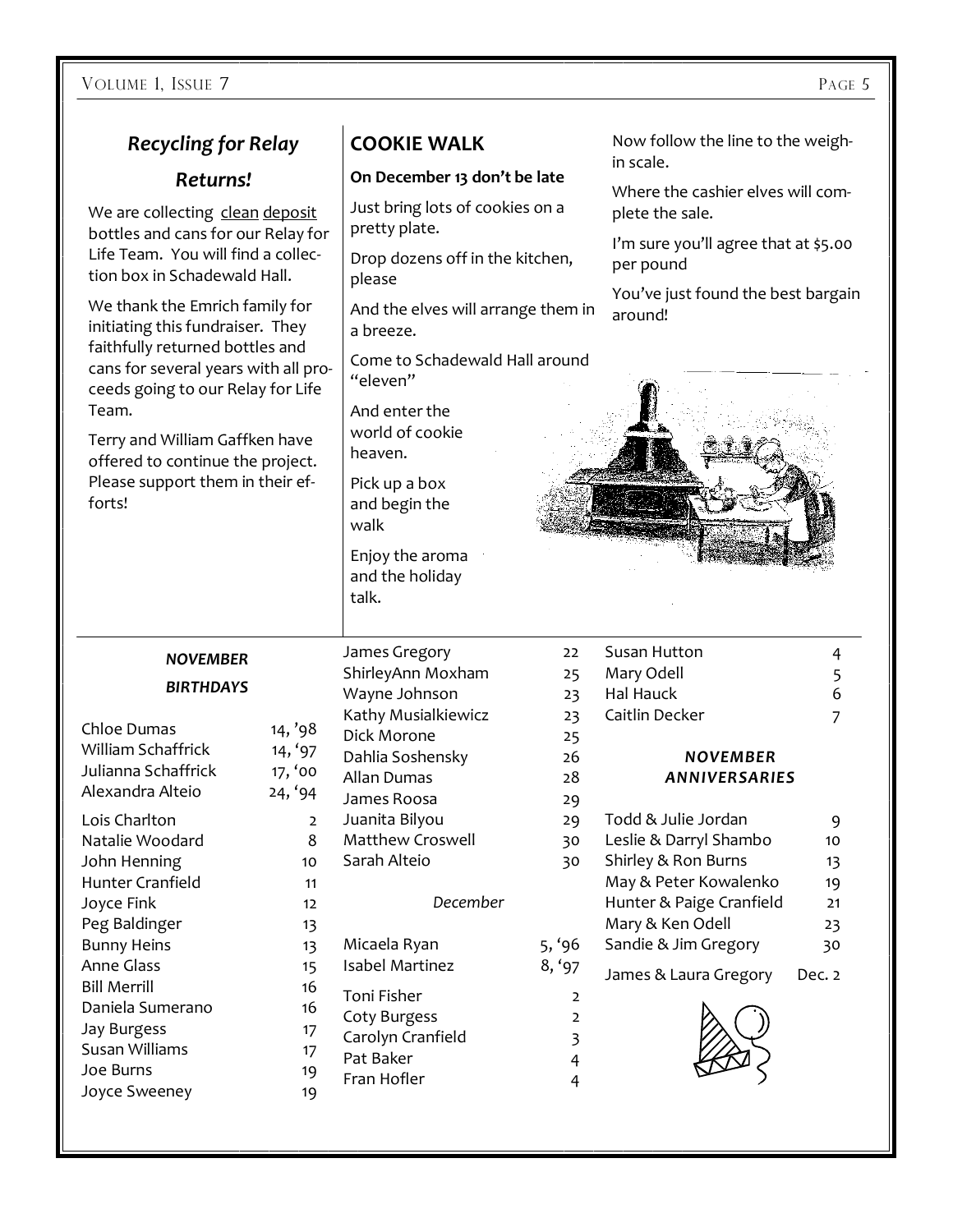## *New Organist/Choir Director*

On November 8th we welcomed Jane Barsumian as our new organist Choir Director.

Jane Barsumian was born into a musical family. Her father was a virtuoso violinist, her mother a pianist/organist. While Jane holds a B.S. in Education degree from Millersville University, and an M.Ed. in the field of counseling from Shippensburg University, all of her musical training has been in the form of private study.

She has studied piano and pipe organ with Frank McConnell, piano with Edgar Roberts, and recently continues with Antoinette Lind. She studied violin with Norman Black of the Philadelphia Orchestra, and in Amsterdam with Henk Schram of the Concertgebouw Orchestra. Jane has played violin with numerous community orchestras and professionally with the Harrisburg Symphony Orchestra where she was privileged to play under guest conductor, Aaron Copeland. She has played violin with the Woodstock Chamber Orchestra.



Jane has played piano for productions at the Rhinebeck Performing Arts Center, was accompanist for the Hudson Valley

Youth Chorale on one of their trips to Vienna, and has been a featured performer for a concert sponsored by the AAUW in Kingston. She has been the organist for the premier of Robert Starer and Gail Godwin's original work, "Magdalen in the Garden," for the first Woodstock Cycle in 1998, and is also the organist on the CD. She conceived and composed the script, music, and text for the Cantata, "Healing," part of the 2002 Woodstock Cycle scored for violins, flute, clarinet, cello, organ, chorus and soloists.

In 2007, "Jane Barsumian and Friends" with Jane as pianist, violinist, and vocalist, and with flautist Lynn Peck and accompanist Jean Hattersley presented one of the concerts of the Saugerties Pro Musica series. She has also appeared in the Old Dutch noon concert series: in 2008, as soloist and 2009, as accompanist. She has accompanied virtuoso cellist Garfield Moore in recital at Columbia- Greene Community College, and was accompanist for the spring, 2009 concert given by the chorus of UCCC.

Jane is the 2006 winner of the Hymn Competition, of the Eastern North Carolina Religious Arts Festival, and has written service music recently in use by St. Gregory's Episcopal Church, Woodstock, where she was organist for eleven years.

She recently studied music composition privately with Grammy Award winning composer Joan Tower. In 2008, she conducted the Onteora String Ensemble in several concerts playing a portion of her original composition: "Gifts" for string orchestra.

Jane has sung and recorded with Ars Choralis, locally, for many years, and in 2009, at the Cathedral of St. John the Divine, and in Berlin, Germany. She is a performing member of the Musical Society of Kingston and a member of the Hudson-Catskill Chapter of the, American Guild of Organists.

A past practitioner of family and child therapy, as well as the published author of the book: Necessary Steps: a family's journey, Jane currently teaches piano and violin at her home studio near Saugerties, New York.

*Thanksgiving Eve . . . The Sanctuary will be open throughout the day and evening on Wednesday, November 23rd for prayer and meditation.*